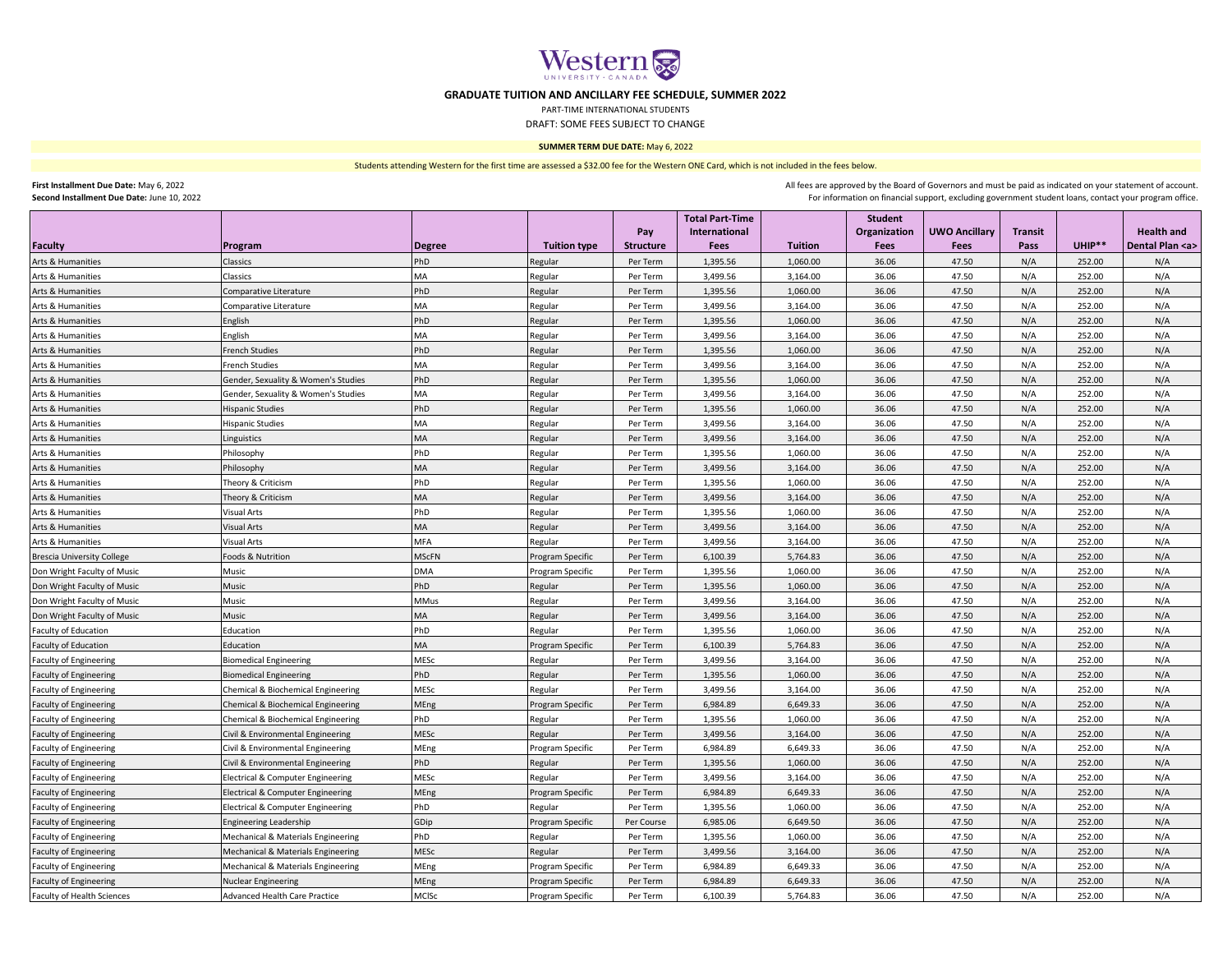|                                        |                                           |                         |                     |                  | <b>Total Part-Time</b> |                | <b>Student</b> |                      |                |                  |                     |
|----------------------------------------|-------------------------------------------|-------------------------|---------------------|------------------|------------------------|----------------|----------------|----------------------|----------------|------------------|---------------------|
|                                        |                                           |                         |                     | Pay              | International          |                | Organization   | <b>UWO Ancillary</b> | <b>Transit</b> |                  | <b>Health and</b>   |
| <b>Faculty</b>                         | Program                                   | <b>Degree</b>           | <b>Tuition type</b> | <b>Structure</b> | Fees                   | <b>Tuition</b> | Fees           | Fees                 | Pass           | UHIP**           | Dental Plan <a></a> |
| Faculty of Health Sciences             | <b>Applied Health Sciences</b>            | GDip                    | Per Course          | Per Course       | 3,685.56               | 3,350.00       | 36.06          | 47.50                | N/A            | 252.00           | N/A                 |
| <b>Faculty of Health Sciences</b>      | Communication Sciences and Disorders      | MCISc                   | Program Specific    | Per Term         | 6,100.39               | 5,764.83       | 36.06          | 47.50                | N/A            | 252.00           | N/A                 |
| <b>Faculty of Health Sciences</b>      | <b>Health and Rehabilitation Sciences</b> | MPT/PhD                 | Program Specific    | Per Term         | 6,100.39               | 5,764.83       | 36.06          | 47.50                | N/A            | 252.00           | N/A                 |
| <b>Faculty of Health Sciences</b>      | <b>Health and Rehabilitation Sciences</b> | MSc (OT)/PhD            | Program Specific    | Per Term         | 6,100.39               | 5,764.83       | 36.06          | 47.50                | N/A            | 252.00           | N/A                 |
| Faculty of Health Sciences             | Health and Rehabilitation Sciences        | MCISc/PhD               | Program Specific    | Per Term         | 6,100.39               | 5,764.83       | 36.06          | 47.50                | N/A            | 252.00           | N/A                 |
| Faculty of Health Sciences             | <b>Health and Rehabilitation Sciences</b> | PhD                     | Regular             | Per Term         | 1,395.56               | 1,060.00       | 36.06          | 47.50                | N/A            | 252.00           | N/A                 |
| <b>Faculty of Health Sciences</b>      | <b>Health and Rehabilitation Sciences</b> | <b>MSc</b>              | Regular             | Per Term         | 3,499.56               | 3,164.00       | 36.06          | 47.50                | N/A            | 252.00           | N/A                 |
| Faculty of Health Sciences             | Kinesiology                               | PhD                     | Regular             | Per Term         | 1,395.56               | 1,060.00       | 36.06          | 47.50                | N/A            | 252.00           | N/A                 |
| <b>Faculty of Health Sciences</b>      | Kinesiology                               | MA                      | Regular             | Per Term         | 3,499.56               | 3,164.00       | 36.06          | 47.50                | N/A            | 252.00           | N/A                 |
| <b>Faculty of Health Sciences</b>      | Kinesiology                               | MSc                     | Regular             | Per Term         | 3,499.56               | 3,164.00       | 36.06          | 47.50                | N/A            | 252.00           | N/A                 |
| Faculty of Health Sciences             | <b>Nursing</b>                            | PhD                     | Regular             | Per Term         | 1,395.56               | 1,060.00       | 36.06          | 47.50                | N/A            | 252.00           | N/A                 |
| <b>Faculty of Health Sciences</b>      | Nursing                                   | MN                      | Program Specific    | Per Term         | 6,100.39               | 5,764.83       | 36.06          | 47.50                | N/A            | 252.00           | N/A                 |
| Faculty of Health Sciences             | <b>Nursing</b>                            | <b>MScN</b>             | Program Specific    | Per Term         | 4,800.56               | 4,465.00       | 36.06          | 47.50                | N/A            | 252.00           | N/A                 |
| <b>Faculty of Health Sciences</b>      | Occupational Therapy                      | MSc (OT)                | Program Specific    | Per Term         | 6,100.39               | 5,764.83       | 36.06          | 47.50                | N/A            | 252.00           | N/A                 |
| <b>Faculty of Health Sciences</b>      | Physical Therapy                          | <b>MPT</b>              | Program Specific    | Per Term         | 6,100.39               | 5,764.83       | 36.06          | 47.50                | N/A            | 252.00           | N/A                 |
| Faculty of Information & Media Studies | <b>Health Information Science</b>         | PhD                     | Regular             | Per Term         | 1,395.56               | 1,060.00       | 36.06          | 47.50                | N/A            | 252.00           | N/A                 |
| Faculty of Information & Media Studies | Library & Information Science             | PhD                     | Regular             | Per Term         | 1,395.56               | 1,060.00       | 36.06          | 47.50                | N/A            | 252.00           | N/A                 |
| Faculty of Information & Media Studies | Library & Information Science             | <b>MLIS</b>             | Program Specific    | Per Term         | 6,100.39               | 5,764.83       | 36.06          | 47.50                | N/A            | 252.00           | N/A                 |
| Faculty of Information & Media Studies | Library & Information Science             | MLIS (co-op only)       | Program Specific    | Per Term         | 906.06                 | 618.00         | 36.06          | N/A                  | N/A            | 252.00           | N/A                 |
| Faculty of Information & Media Studies | Library & Information Science             | MLIS (co-op + 1 course) | Program Specific    | Per Term         | 4,412.46               | 4,076.90       | 36.06          | 47.50                | N/A            | 252.00           | N/A                 |
| Faculty of Information & Media Studies | Library & Information Science             | MLIS (1 course)         | Program Specific    | Per Term         | 3,794.46               | 3,458.90       | 36.06          | 47.50                | N/A            | 252.00           | N/A                 |
| Faculty of Information & Media Studies | Media Studies                             | PhD                     | Regular             | Per Term         | 1,395.56               | 1,060.00       | 36.06          | 47.50                | N/A            | 252.00           | N/A                 |
| Faculty of Information & Media Studies | <b>Media Studies</b>                      | MA                      | Regular             | Per Term         | 3,499.56               | 3,164.00       | 36.06          | 47.50                | N/A            | 252.00           | N/A                 |
| Faculty of Law                         | Law                                       | PhD                     | Regular             | Per Term         | 1,395.56               | 1,060.00       | 36.06          | 47.50                | N/A            | 252.00           | N/A                 |
| Faculty of Law                         | Law                                       | LLM                     | Program Specific    | Per Term         | 4,793.73               | 4,458.17       | 36.06          | 47.50                | N/A            | 252.00           | N/A                 |
| Faculty of Law                         | Legal Studies                             | <b>MSL</b>              | Program Specific    | Per Term         | 4,793.73               | 4,458.17       | 36.06          | 47.50                | N/A            | 252.00           | N/A                 |
| Faculty of Law                         | Mining Law, Finance, & Sustainability     | GDip                    | Per Course          | Per Course       | 3,835.56               | 3,500.00       | 36.06          | 47.50                | N/A            | 252.00           | N/A                 |
| <b>Faculty of Science</b>              | <b>Applied Mathematics</b>                | MSc                     | Regular             | Per Term         | 3,499.56               | 3,164.00       | 36.06          | 47.50                | N/A            | 252.00           | N/A                 |
| Faculty of Science                     | <b>Applied Mathematics</b>                | PhD                     | Regular             | Per Term         | 1,395.56               | 1,060.00       | 36.06          | 47.50                | N/A            | 252.00           | N/A                 |
| Faculty of Science                     | Astronomy                                 | <b>MSc</b>              | Regular             | Per Term         | 3,499.56               | 3,164.00       | 36.06          | 47.50                | N/A            | 252.00           | N/A                 |
| Faculty of Science                     | Astronomy                                 | PhD                     | Regular             | Per Term         | 1,395.56               | 1,060.00       | 36.06          | 47.50                | N/A            | 252.00           | N/A                 |
| Faculty of Science                     | Biology                                   | MSc                     | Regular             | Per Term         | 3,499.56               | 3,164.00       | 36.06          | 47.50                | N/A            | 252.00           | N/A                 |
| Faculty of Science                     | Biology                                   | PhD                     | Regular             | Per Term         | 1,395.56               | 1,060.00       | 36.06          | 47.50                | N/A            | 252.00           | N/A                 |
| Faculty of Science                     | Chemistry                                 | MSc                     | Regular             | Per Term         | 3,499.56               | 3,164.00       | 36.06          | 47.50                | N/A            | 252.00           | N/A                 |
| Faculty of Science                     | Chemistry                                 | PhD                     | Regular             | Per Term         | 1,395.56               | 1,060.00       | 36.06          | 47.50                | N/A            | 252.00           | N/A                 |
| Faculty of Science                     | <b>Computer Science</b>                   | MSc                     | Regular             | Per Term         | 3,499.56               | 3,164.00       | 36.06          | 47.50                | N/A            | 252.00           | N/A                 |
| Faculty of Science                     | Computer Science                          | PhD                     | Regular             | Per Term         | 1,395.56               | 1,060.00       | 36.06          | 47.50                | N/A            | 252.00           | N/A                 |
| Faculty of Science                     | <b>Environment and Sustainability</b>     | MES                     | Program Specific    | Per Term         | 6,100.39               | 5,764.83       | 36.06          | 47.50                | N/A            | 252.00           | N/A                 |
| Faculty of Science                     | Geology                                   | MSc                     | Regular             | Per Term         | 3,499.56               | 3,164.00       | 36.06          | 47.50                | N/A            | 252.00           | N/A                 |
| Faculty of Science                     |                                           | PhD                     | Regular             | Per Term         | 1,395.56               | 1,060.00       | 36.06          | 47.50                | N/A            | 252.00           | N/A                 |
| Faculty of Science                     | Geology                                   | <b>MSc</b>              |                     | Per Term         | 3,499.56               | 3,164.00       | 36.06          | 47.50                | N/A            | 252.00           | N/A                 |
| Faculty of Science                     | Geophysics                                | PhD                     | Regular             | Per Term         | 1,395.56               | 1,060.00       | 36.06          | 47.50                | N/A            | 252.00           | N/A                 |
|                                        | Geophysics                                | PhD                     | Regular             |                  |                        |                |                |                      |                |                  |                     |
| Faculty of Science                     | Mathematics                               | MSc                     | Regular             | Per Term         | 1,395.56<br>3,499.56   | 1,060.00       | 36.06<br>36.06 | 47.50<br>47.50       | N/A<br>N/A     | 252.00<br>252.00 | N/A                 |
| Faculty of Science                     | Mathematics                               |                         | Regular             | Per Term         |                        | 3,164.00       |                |                      |                |                  | N/A                 |
| <b>Faculty of Science</b>              | Physics                                   | PhD                     | Regular             | Per Term         | 1,395.56               | 1,060.00       | 36.06          | 47.50                | N/A            | 252.00           | N/A                 |
| Faculty of Science                     | Physics                                   | MSc                     | Regular             | Per Term         | 3,499.56               | 3,164.00       | 36.06          | 47.50                | N/A            | 252.00           | N/A                 |
| Faculty of Science                     | Statistics                                | PhD                     | Regular             | Per Term         | 1,395.56               | 1,060.00       | 36.06          | 47.50                | N/A            | 252.00           | N/A                 |
| Faculty of Science                     | Statistics                                | MSc                     | Regular             | Per Term         | 3,499.56               | 3,164.00       | 36.06          | 47.50                | N/A            | 252.00           | N/A                 |
| Faculty of Social Science              | Anthropology                              | MA                      | Regular             | Per Term         | 3,499.56               | 3,164.00       | 36.06          | 47.50                | N/A            | 252.00           | N/A                 |
| Faculty of Social Science              | Anthropology                              | PhD                     | Regular             | Per Term         | 1,395.56               | 1,060.00       | 36.06          | 47.50                | N/A            | 252.00           | N/A                 |
| Faculty of Social Science              | Economics                                 | MA                      | Regular             | Per Term         | 3,499.56               | 3,164.00       | 36.06          | 47.50                | N/A            | 252.00           | N/A                 |
| Faculty of Social Science              | Economics                                 | PhD                     | Regular             | Per Term         | 1,395.56               | 1,060.00       | 36.06          | 47.50                | N/A            | 252.00           | N/A                 |
| Faculty of Social Science              | Geography                                 | MA                      | Regular             | Per Term         | 3,499.56               | 3,164.00       | 36.06          | 47.50                | N/A            | 252.00           | N/A                 |
| <b>Faculty of Social Science</b>       | Geography                                 | MSc                     | Regular             | Per Term         | 3,499.56               | 3,164.00       | 36.06          | 47.50                | N/A            | 252.00           | N/A                 |
| Faculty of Social Science              | Geography                                 | PhD                     | Regular             | Per Term         | 1,395.56               | 1,060.00       | 36.06          | 47.50                | N/A            | 252.00           | N/A                 |
| Faculty of Social Science              | History                                   | MA                      | Regular             | Per Term         | 3,499.56               | 3,164.00       | 36.06          | 47.50                | N/A            | 252.00           | N/A                 |